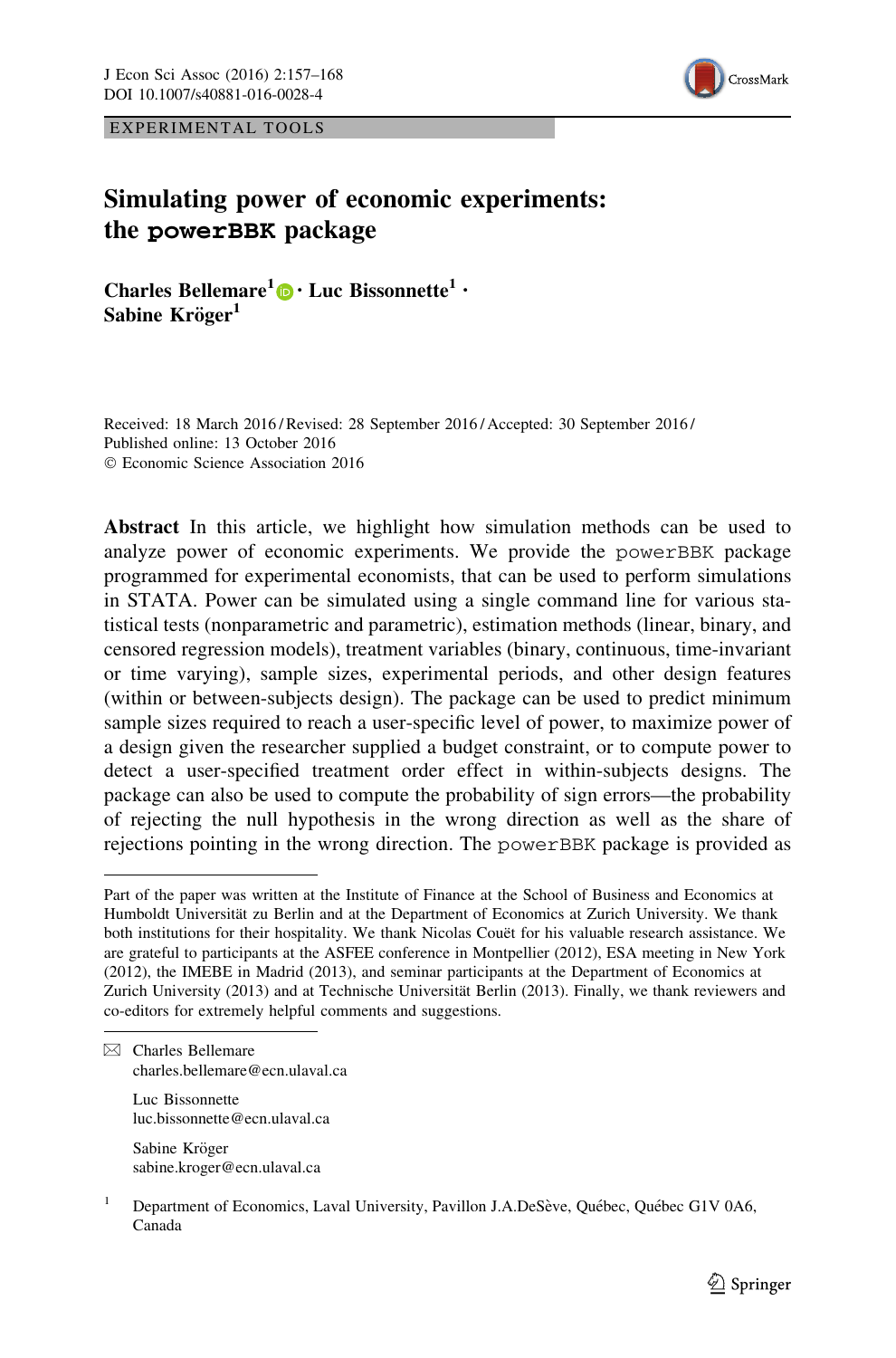an .ado file along with a help file, both of which can be downloaded here [\(http://](http://www.bbktools.org) [www.bbktools.org](http://www.bbktools.org)).

Keywords Statistical power - Simulation methods - Economic experiments

**JEL Codes**  $C8 \cdot C9 \cdot D03$ 

#### 1 Introduction

Underpowered experimental designs can have important consequences for the representativeness of published experimental research (Fanelli and Ioannidis [2013\)](#page-11-0). In particular, it may result in publication bias if papers failing to detect a significant treatment effect face a lower acceptance probability in academic journals (Button et al. [2013](#page-11-0); Nosek et al. [2012](#page-11-0)). This in turn may discourage researchers from even submitting papers reporting insignificant treatment effects. Moreover, underpowered experimental designs can also generate significant treatment effects in the wrong direction (sign error, see Gelman and Carlin [2014](#page-11-0)). These studies suggest that significant treatment effects in underpowered studies provide little information about the true treatment effects.

Researchers planning an experimental study have to decide among other things about the number of treatment variations, the number of subjects to recruit, the number of experimental periods, and whether to conduct a within or betweensubjects design. All these decisions require a careful balancing between the chance of finding an existing effect, the precision with which this effect can be measured, and the available research budget. Statistical power computation using closed-form expressions are typically derived for simple statistical models and tests and tend to be valid under very specific conditions (e.g., large sample sizes and normally distributed errors).<sup>1</sup> Simulation methods, on the other hand, have the advantage to approximate the statistical power of experimental designs under relatively general assumptions about the distribution of model unobservables and experimental design configurations.

In this paper, we illustrate how to simulate power of economic experiments and provide the powerBBK package which can be used to perform the simulations in STATA. Power can be simulated for various statistical tests (nonparametric and parametric), estimation methods (linear, binary, and censored regression models), treatment variables (binary or continuous), sample sizes, experimental periods, and other design features (within or between-subjects designs). The powerBBK package can be used to achieve different objectives. It can be used to maximize ex ante statistical power of a given design subject to a user-specified budget constraint, taking into account the treatment-specific costs. The package can alternatively be used to simulate the minimal necessary sample size to reach a userspecified level of statistical power. It can also be used to compute the statistical

 $1$  See List et al. ([2011\)](#page-11-0) for results and discussion.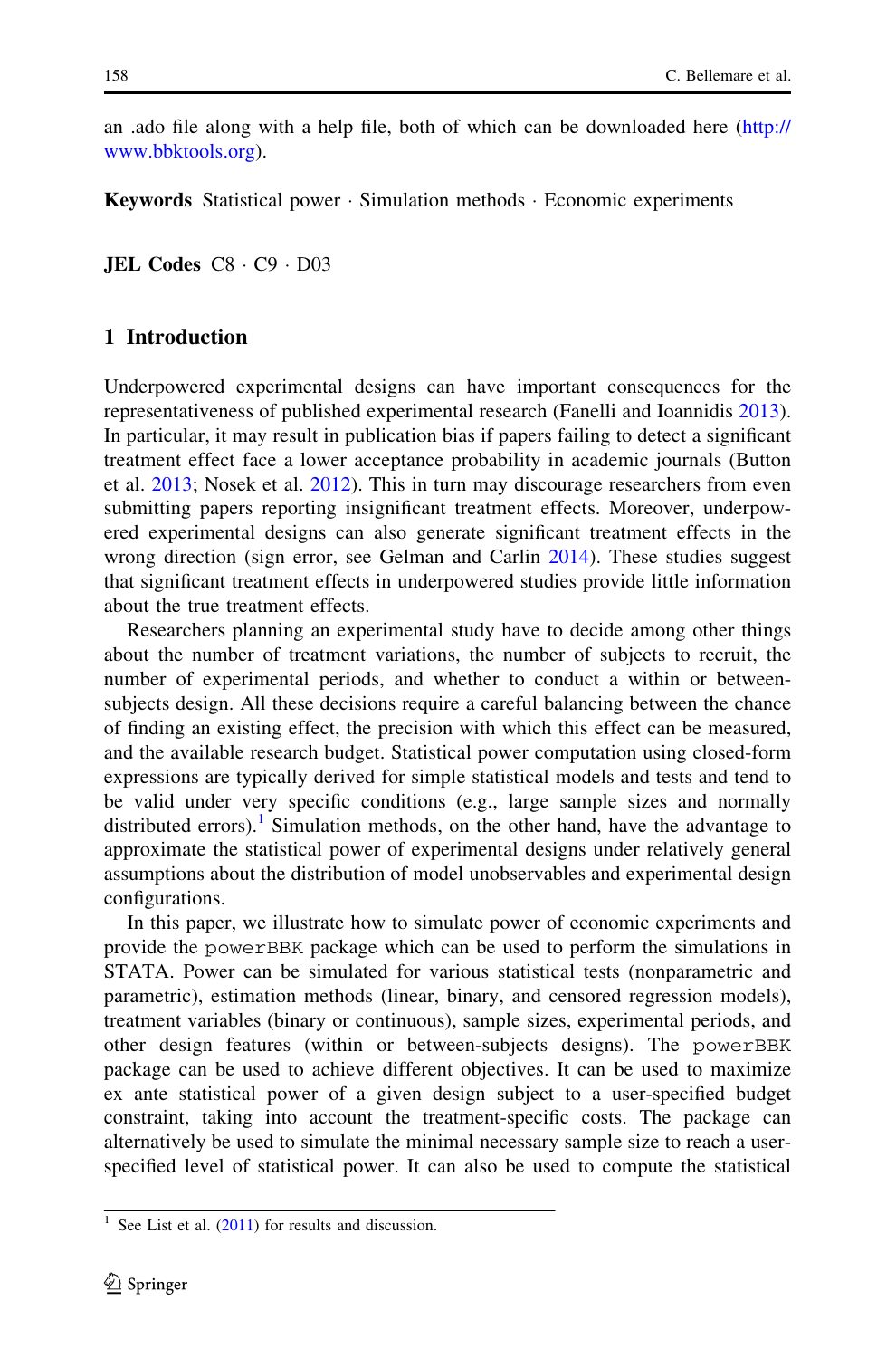<span id="page-2-0"></span>power of a particular design. In doing so, users have the option to predict the probability of detecting a user-specified treatment order effect in the context of within-subjects designs, and the probability of sign error—the probability of rejecting the null hypothesis in the wrong direction as well as the share of rejections pointing in the wrong direction. Finally, the package can be used to conduct ex post power analyses of published results to evaluate their credibility and to get (posterior) estimates of plausible effect sizes. In all cases, powerBBK requires that users enter a single command line specifying the desired options and parameters necessary to conduct the simulations.

|                                               | Software/package                                                                                                  | Version                | Primary audience                       |  |  |  |
|-----------------------------------------------|-------------------------------------------------------------------------------------------------------------------|------------------------|----------------------------------------|--|--|--|
|                                               | Stand-alone software—free                                                                                         |                        |                                        |  |  |  |
| 1                                             | G*Power                                                                                                           | 3.1.9.2(2014)          | Psychologists and general              |  |  |  |
| 2                                             | MorePower                                                                                                         | 6.0.1(2013)            | Psychologists and general              |  |  |  |
| 3                                             | Optimal design                                                                                                    | 3.01(2011)             | Social scientists                      |  |  |  |
| 4                                             | <b>PEPI</b>                                                                                                       | 11.62 (2016)           | Epidemiologists                        |  |  |  |
| 5                                             | PS: power and sample size calculation                                                                             | 3.1.2(2014)            | Biologists and general                 |  |  |  |
|                                               | Stand-alone software—for purchase                                                                                 |                        |                                        |  |  |  |
|                                               | Prices for academic use: approx. 800\$ or annual subscription approx. 400\$, 7 or 30 days free trial<br>available |                        |                                        |  |  |  |
| 6                                             | PASS (power analysis and sample size<br>software)                                                                 | 14                     | General                                |  |  |  |
| 7                                             | Power and precision                                                                                               | $\overline{2}$         | Health                                 |  |  |  |
| 8                                             | Systat                                                                                                            | 13.1                   | General                                |  |  |  |
|                                               | Online-free                                                                                                       |                        |                                        |  |  |  |
| 9                                             | Power and sample size (very basic)                                                                                |                        | General                                |  |  |  |
|                                               | SAS/STAT: add-ons-free or included                                                                                |                        |                                        |  |  |  |
| 10                                            | UnifyPow (discontinued followed by 11, 12)                                                                        | 2002.08.17a            | Biologists, epidemiologists,<br>health |  |  |  |
| 11                                            | PROC POWER (as of SAS 9.1)                                                                                        | SAS/<br>$STAT(R)$ 13.2 | General                                |  |  |  |
| 12                                            | GLMPOWER (as of SAS 9.1)                                                                                          | SAS/<br>$STAT(R)$ 13.2 | General                                |  |  |  |
|                                               | STATA: add-ons-included                                                                                           |                        |                                        |  |  |  |
| 13                                            | sampsi (discontinued, followed by 15)                                                                             | <b>STATA</b>           | General                                |  |  |  |
| 14                                            | stpower (discontinued, followed by 15)                                                                            | <b>STATA</b>           | Survival analysis                      |  |  |  |
| 15                                            | power (as of STATA 13)                                                                                            | STATA 14               | General                                |  |  |  |
| The module of this article: STATA add-on-free |                                                                                                                   |                        |                                        |  |  |  |
| 16                                            | powerBBK                                                                                                          | STATA 14<br>(2016)     | Economists and general                 |  |  |  |

Table 1 Statistical programs and packages allowing to perform power analysis and/or calculate the optimal sample size

The electronic version links to web sites of the programs, web sites were retrieved last on March 14, 2016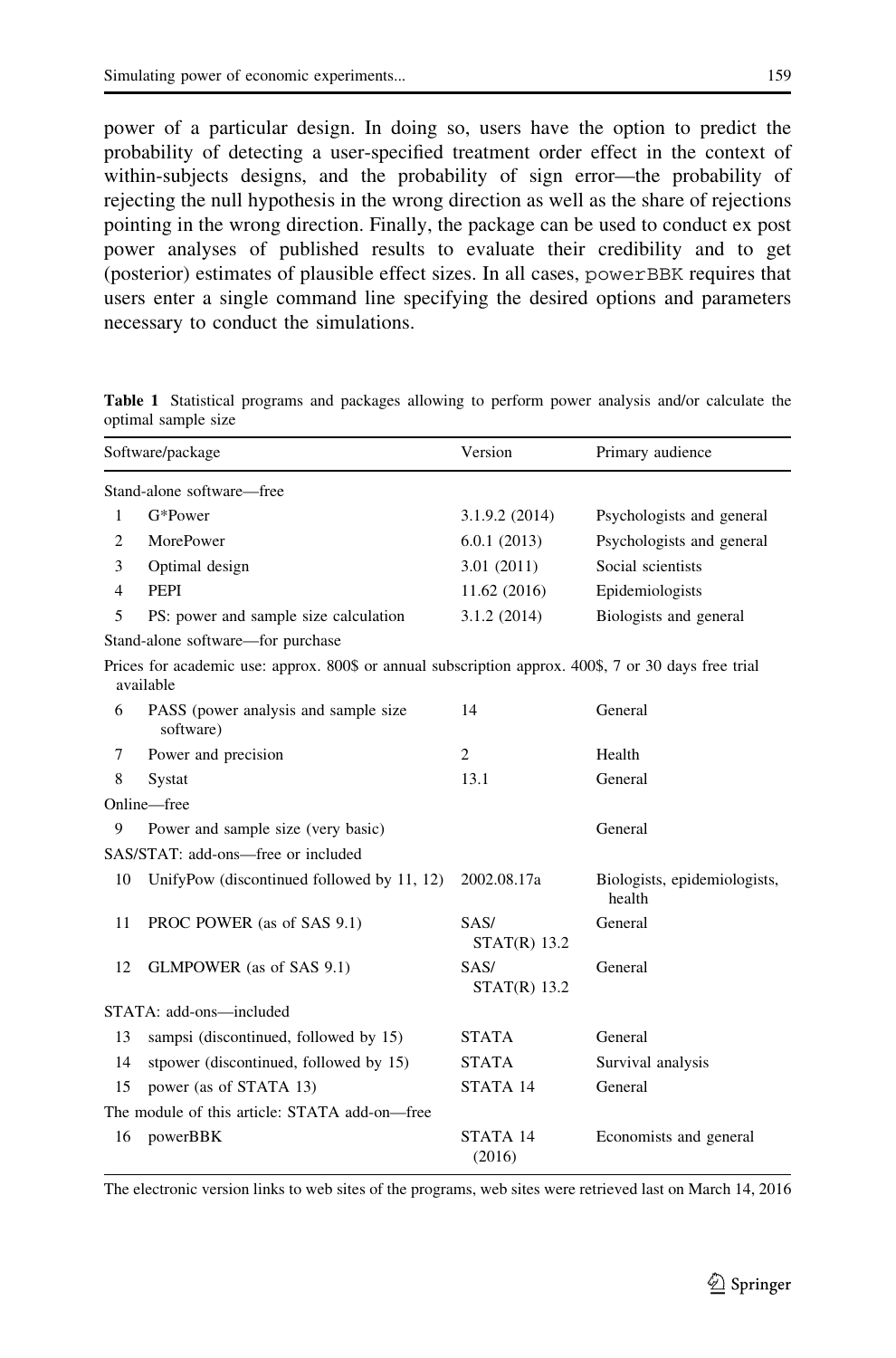<span id="page-3-0"></span>Other software programs and packages currently available to conduct power analyses are presented in Table [1](#page-2-0)  $(\#1-15)$  along with the current package  $(\#16)$ . They are offered as stand-alone, web-based applications, or STATA / SAS modules and are either free of charge or offered for purchase with free trials. Some of these programs (#1–5,7,10) are adapted to the needs of particular fields, such as psychology, health, epidemiology, biology and education, while others (#1,2,5,6,8,11–15) target a general audience. However, no package currently addresses the special needs of economists. Most of the programs (#1–15) rely on asymptotic approximation and none implements simulation-based methods adapted to the needs of (experimental) economists, e.g., measures power to detect treatment order effects, compares power of within and between-subjects design with multiple periods, proposes an optimal allocation of subjects to treatment and control within a given budget, nor allows for a continuous treatment variable.<sup>2</sup>

The paper is organized as follows. Section 2 discusses the simulation of statistical power and introduces the powerBBK package. Section [3](#page-6-0) presents an application to gift exchange experiments. Section [4](#page-10-0) concludes.

#### 2 Power computation using powerBBK

The powerBBK package is based on the following treatment effect regression model

$$
y_{it}^* = \beta_0 + d_{it}\beta_{1,t} + \mu_i + \epsilon_{it},
$$
\n(1)

where  $y_{it}^{*}$  denotes the latent outcome variable of subject *i* at period *t*,  $\mathbf{d}_{i} =$  $[d_{i1}, \ldots, d_{iT},]$  is a vector of time-varying treatment variables, where  $d_{it} = 1$  when subject  $i$  receives treatment at period  $t$  and  $0$  otherwise. The parameters of interest are  $\beta_1 = [\beta_{1,1}, \dots, \beta_{1,T}]'$ . This specification nests as a special case a time-invariant treatment effect model (where all  $\beta_{1t}$  are identical). Treatment variables  $\mathbf{d}_i$  are allowed to be either dichotomous or continuous. Time-invariant unobserved heterogeneity is captured by  $\mu_i$  with corresponding cumulative distribution function  $F_{\mu}$ . The remaining errors  $\epsilon_{it}$  are drawn from a cumulative distribution  $F_{\epsilon | \mathbf{d}}(a)$ . We allow the errors to be heteroscedastic: the variance of the errors  $\epsilon_{it}$  can depend on treatment conditions  $\mathbf{d}_i$ . We denote by  $\sigma_{\epsilon, \mathbf{d}}^2$  the variance of  $\epsilon_{it}$  conditional on treatment. A between-subjects (hereafter BS) design implies that  $\{d_{it} : t = 1, \ldots, T\}$ does not vary across *t*. For the case of binary BS treatment, a subject is either assigned only to the control condition ( $d_{it} = 0$  for all t) or to the treatment condition  $(d_{it} = 1$  for all t). The continuous BS treatment assigns subjects randomly to a treatment drawn from the researcher specified set of treatment variables. In the presence of homoscedastic errors  $\epsilon_{it}$ , the noise level  $\mu_i + \epsilon_{it}$  is the same for treatment and control conditions. In this case it is reasonable to implement a BS design by assigning an equal number of subjects to control and treatment conditions. In the

 $2$  While out of the scope of this article, others have compared individual features of different statistical power programs for needs of particular sciences, e.g., Thomas and Krebs [\(1997](#page-11-0)) for ecology, Dattalo ([2009\)](#page-11-0) for health and general, and Peng et al. ([2012](#page-11-0)) for education.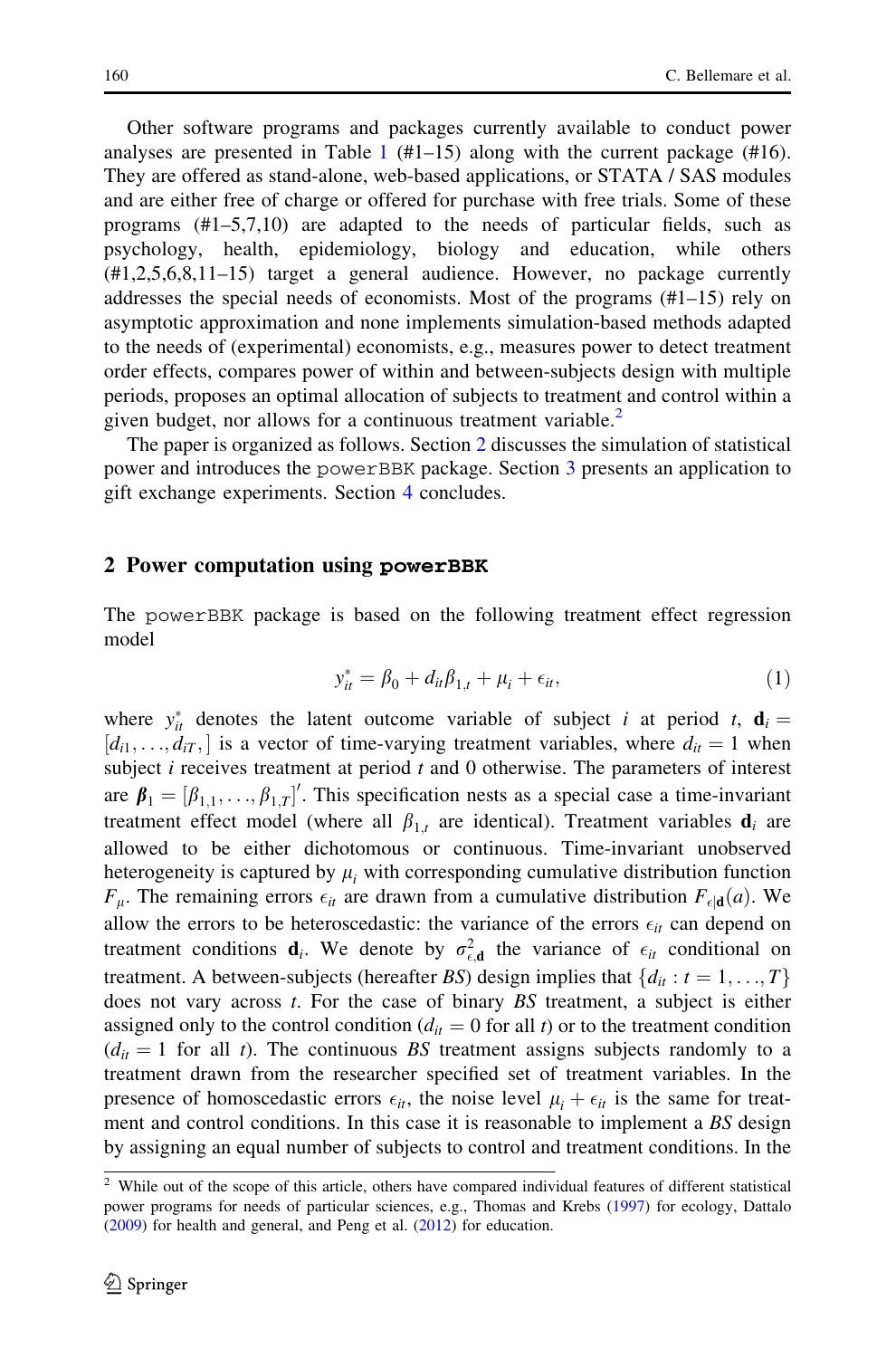presence of heteroscedastic errors  $\epsilon_{it}$ , statistical power can possibly be improved by assigning more subjects to the conditions where the noise level is higher. A withinsubjects (hereafter WS) design implies that  $\{d_{it} : t = 1, \ldots, T\}$  varies across t for each subject. In the presence of homoscedastic errors  $\epsilon_{it}$ , it is reasonable to use a balanced WS design with  $d_{it} = 0$  for T / 2 periods as long as the expected cost of a subject is approximately the same under both treatment conditions. In the presence of heteroscedastic errors  $\epsilon_{it}$ , statistical power may be improved by assigning subjects to the noisier conditions for a higher number of periods. Finally, we maintain the assumption that  $\mu_i$  is independent of all  $d_{it}$ . This assumption is typically motivated by the randomization of subjects to treatment conditions.

The powerBBK package considers three leading data-generating processes.

Case 1. Linear model:  $y_{it} = y_{it}^*$ . Case 2. Binary choice model:  $y_{it} = 1$ ify<sub>it</sub>  $\geq 0$ , and 0 otherwise. Case 3. Model with censoring from below at a:  $y_{it} = \max(a, y_{it}^*)$ ,

where the observable outcome variable  $y_{it}$  may differ from  $y_{it}^*$  according to the case considered. With this parameterization we can generate samples for different sequences  $\{d_{it}: t = 1, ..., T\}$  given values of  $(\beta_0, \beta_1)$  and  $(F_{\mu}, F_{\epsilon | \mathbf{d}})$ . Identification of  $(\beta_0, \beta_1)$  requires some minimal restrictions on the functions  $(F_{\mu}, F_{\epsilon | \mathbf{d}})$ . Mean independence with the treatment indicator is sufficient for the linear model (Case 1). Independence between  $\epsilon_{it}$  is typically assumed for Cases 2 and 3. Note that Cases 1 and 3 allow the variance of  $\epsilon_{it}$  to differ between control and treatment conditions. The user can specify any distribution available in STATA for  $F_{\epsilon | \mathbf{d}}$  for Case 1. The package implements Case 2 as either a probit or logit model, thus setting  $F_{\epsilon}$  to the standard normal or logistic distribution, respectively. The package implements Case 3 by setting  $F_{\epsilon|\mathbf{d}}$  to a mean zero normal distribution with variance  $\sigma_{\epsilon,\mathbf{d}}^2$ , the familiar tobit model. The distribution  $F_{\mu}$  is always assumed to be the normal distribution with a user-specified standard deviation, as most panel data models rely on this assumption in the estimation procedure.

The data-generating process described above is relatively flexible in terms of the type of outcome distributions it can capture. This is especially true for Case 1. The package currently does not support other discrete outcomes, notably multinomial choices or ordered responses. The powerBBK is free and open-source, allowing users to extend the package to suit their needs.

The powerBBK package requires the user to specify details concerning the experimental design, such as the number of subjects, number of periods, WS or BS design, balance of WS design and so on. There are options to evaluate the statistical power over a range of values N and to assess simultaneously power of both WS and BS designs. The user can specify whether or not to include individual heterogeneity by means of random-effects terms (i.e., the variance of  $\mu_i$  is greater than 0) or to include treatment-specific heteroscedasticity (i.e., the variance of  $\epsilon_{it}$  depends on the treatment received). Users can also specify when appropriate (e.g., in linear models) the distribution of errors  $(F_{\mu}, F_{\epsilon | \mathbf{d}})$  they require for their simulations, thus allowing for example heavy-tailed distributions in linear models. The package further permits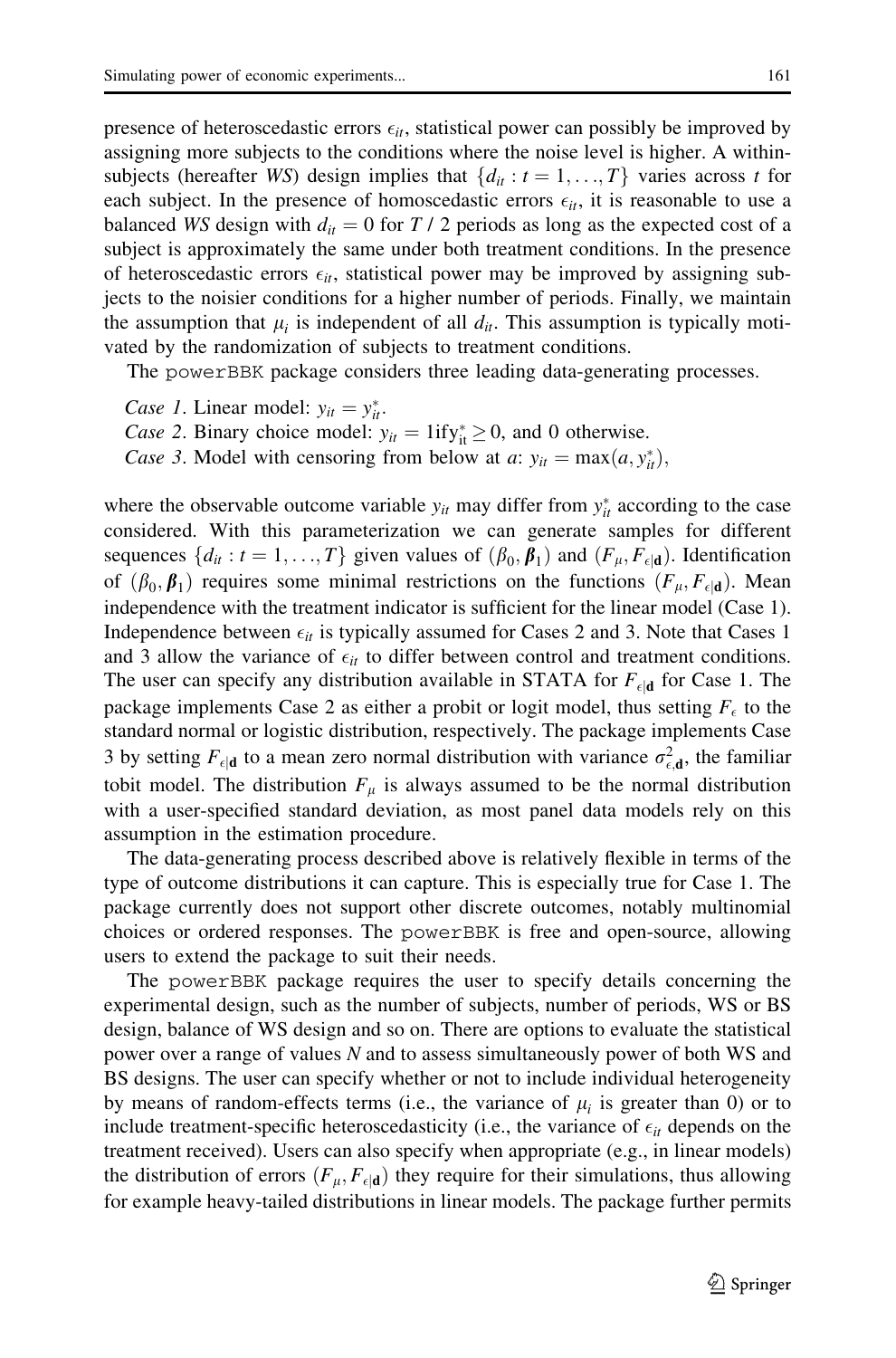users to simulate power of nonparametric rank-based tests and can accommodate several common non-linear models (i.e., logit, probit, tobit).<sup>3</sup> Users can use the package to predict the maximal power a design can reach given a user-specified budget constraint with treatment-specific costs. Additional information and examples are available in the help file provided with the package.

Computing power of a given design is straightforward using the following steps. Step 1 Fix N and T and for a given design (WS or BS), values of  $(\beta_0, \beta_1)$  and choice of  $(F_{\mu}, F_{\epsilon | \mathbf{d}})$  generate a sample  $\{\{(y_{it}, d_{it}) : t = 1, ..., T\} : i = 1, ..., N\}$ .

Step 2—parametric Estimate  $(\beta_0, \beta_1)$  and the parameters of  $(F_{\mu}, F_{\epsilon | \mathbf{d}})$  and compute  $\hat{z}_t = \hat{\beta}_{1,t}/se(\hat{\beta}_{1,t})$  and the corresponding p value of the null hypothesis  $H_0: \beta_{1,t} = 0$  against either a one-sided or two-sided alternative. Here  $se(\hat{\beta}_{1,t})$ denotes the standard error of the estimated period  $t$  treatment effect.<sup>4</sup>

Step 2—nonparametric Aggregate the individual data over  $T$  and use nonparametric rank-based tests (e.g., Wilcoxon rank-sum test for BS data, Wilcoxon signedrank test for WS data) of the null hypothesis that the distribution of the aggregated values of y are the same under control and treatment conditions and compute the p value of the test.

Step 3 Repeat steps 1 and 2 for a large number of samples. Compute the fraction of p values which are less than the significance level of the test (e.g.,  $5\%$ ). This represents the power of the test.

Repeating the three steps above for a range of  $N$  and  $T$  values for each design, enables the researcher to plot power curves for each element of  $\beta_1$ . Power curves are useful for comparing the designs for a given sample size, for determining the minimal sample size needed to reach a certain statistical power separately for each design, or to look at the effect of the number of periods and how to balance the number of participants in the treatments. The package also offers users the possibility of predicting the maximal power an experimental design can reach given a specified budget constraint. In this case, users are required to additionally specify the expected payoff of a participant in each treatment as well as the total available budget. The package then evaluates the power of a series of user-specified allocations, which easily allows users to determine the allocation that maximizes power. Finally, an issue concerning WS designs is possible treatment order effects. These effects imply that the response depends on whether treatment or control conditions are experienced first. The powerBBK package can be used to predict the probability of detecting a user-specified treatment order effect for a given experimental design. This option is currently only implemented for the timeinvariant binary treatment effect model where all elements of  $\beta_1$  are identical.

<sup>&</sup>lt;sup>3</sup> In those cases, the distributions  $(F_{\mu}, F_{\epsilon | \mathbf{d}})$  are pre-specified.

<sup>4</sup> Note, that the estimators used in Step 2 will depend on the nature of the outcome variable. The maximum likelihood estimator can be used in all three cases (linear, binary choice or models with censoring). Linear regression with clustered standard errors can also be used in the case of the linear model. This is a popular choice for experimental economists, as the distributions  $(F_\mu, F_{\epsilon | \mathbf{d}})$  are often unknown in practice.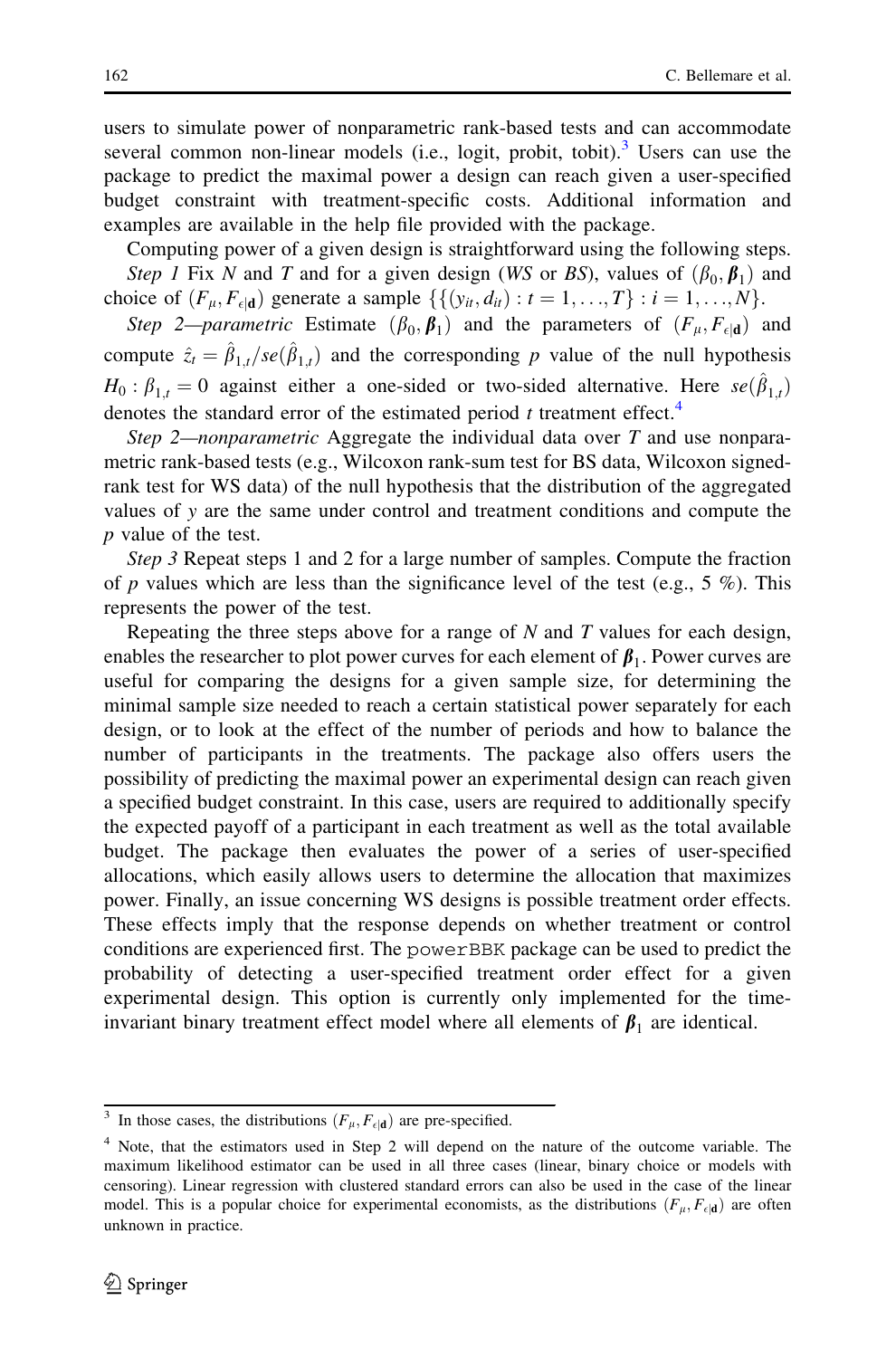#### <span id="page-6-0"></span>3 Illustration: gift exchange in the field

We illustrate the power analysis presented in Sect. [2](#page-3-0) with an application in the context of field experiments designed to measure reciprocal preferences of workers. The Appendix provides one of the command lines used to perform this analysis. Our analysis exploits data from two different studies in this area. Gneezy and List [\(2006](#page-11-0)) use a BS design in the context of a single day spot labor market experiment with a data entry task. They assign 9 workers to their treatment condition (gift) and 10 workers to the control condition (no gift). They estimate a linear random-effects panel data model (Case 1 in Sect. [2\)](#page-3-0) with individual-specific effects  $\mu_i$  and where t indexes the hour of work within the experimental day. Bellemare and Shearer [\(2009](#page-11-0)) use a WS design with 18 workers (tree-planters). They test how workers respond to a gift from their employer. Their WS design is unbalanced: workers planted first for 5 days under control conditions (no gift). Workers then received a gift on the final day of planting on the experimental block. Bellemare and Shearer [\(2009](#page-11-0)) estimate a linear fixed-effects panel data model (Case 1) with individualspecific effects  $\mu_i$  and where t indexes the day of work during the experiment. Both studies use roughly the same total number of subjects and time periods, but the notion of time varies across studies.

We first estimated a random-effects panel data model of Eq. [\(1](#page-3-0)) using the Gneezy and List data with the dependent variable being the natural log of productivity. We get  $(\hat{\beta}_0, \hat{\beta}_1) = (3.674, 0.055), \ \hat{\sigma}^2_{\mu} = 0.088, \ \hat{\sigma}^2_{\epsilon} = 0.018.$  The corresponding estimates using the Bellemare and Shearer data are  $(\hat{\beta}_0, \hat{\beta}_1) = (6.955, 0.061)$ ,  $\hat{\sigma}_{\mu}^2 = 0.046$ ,  $\hat{\sigma}_{\epsilon}^2 = 0.018$ . The estimated treatment effect  $(\beta_1)$  and estimated error variance  $\sigma_{\epsilon}^2$  are very similar for both studies. The estimated value of  $\sigma_{\mu}^2$  (unobserved heterogeneity) on the other hand is twice as high in the Gneezy and List data.<sup>5</sup>

We next used the estimated model parameters from both data sets to simulate power of WS and BS designs for two scenarios, the low-noise and the high-noise scenario. The low-noise scenario sets  $(\sigma_{\mu}^2 = 0.045$  and  $\sigma_{\epsilon}^2 = 0.02$  while the highnoise scenario sets  $\sigma_{\mu}^2 = 0.09$  and  $\sigma_{\epsilon}^2 = 0.02$ . The variance of  $\mu_i$  in the high-noise scenario is thus exactly twice the corresponding value for the low-noise scenario. We will consider three values for  $\beta_1$  (0.05, 0.1 and 0.15) for both scenarios. The value of  $\beta_0$  plays no role in our analysis and will be set to 7.0 in all our simulations. We will also consider setting T to 2 and 6. Setting  $T = 6$  proxies the number of periods used in both studies. The case  $T = 2$  is interesting because it proxies experiments which take place with very low number of observations, e.g., for two periods, while still allowing a meaningful comparison of WS and BS designs. It also represents a case where researchers have little information to control for the presence of unobserved individual heterogeneity  $\mu_i$ . It is straightforward to consider

<sup>&</sup>lt;sup>5</sup> Both studies estimate regression models using the variable  $y_{it}$  in level—they do not use the natural logarithm of productivity as the dependent variable. Using the natural logarithm of productivity simplifies the comparison of the estimated treatment effect of both studies. Bellemare and Shearer ([2009\)](#page-11-0) additionally control for weather effects while (Gneezy and List [2006](#page-11-0)) allow the effect of the gift to vary across time. Estimated model parameters with those additional controls are very similar to the results we report here.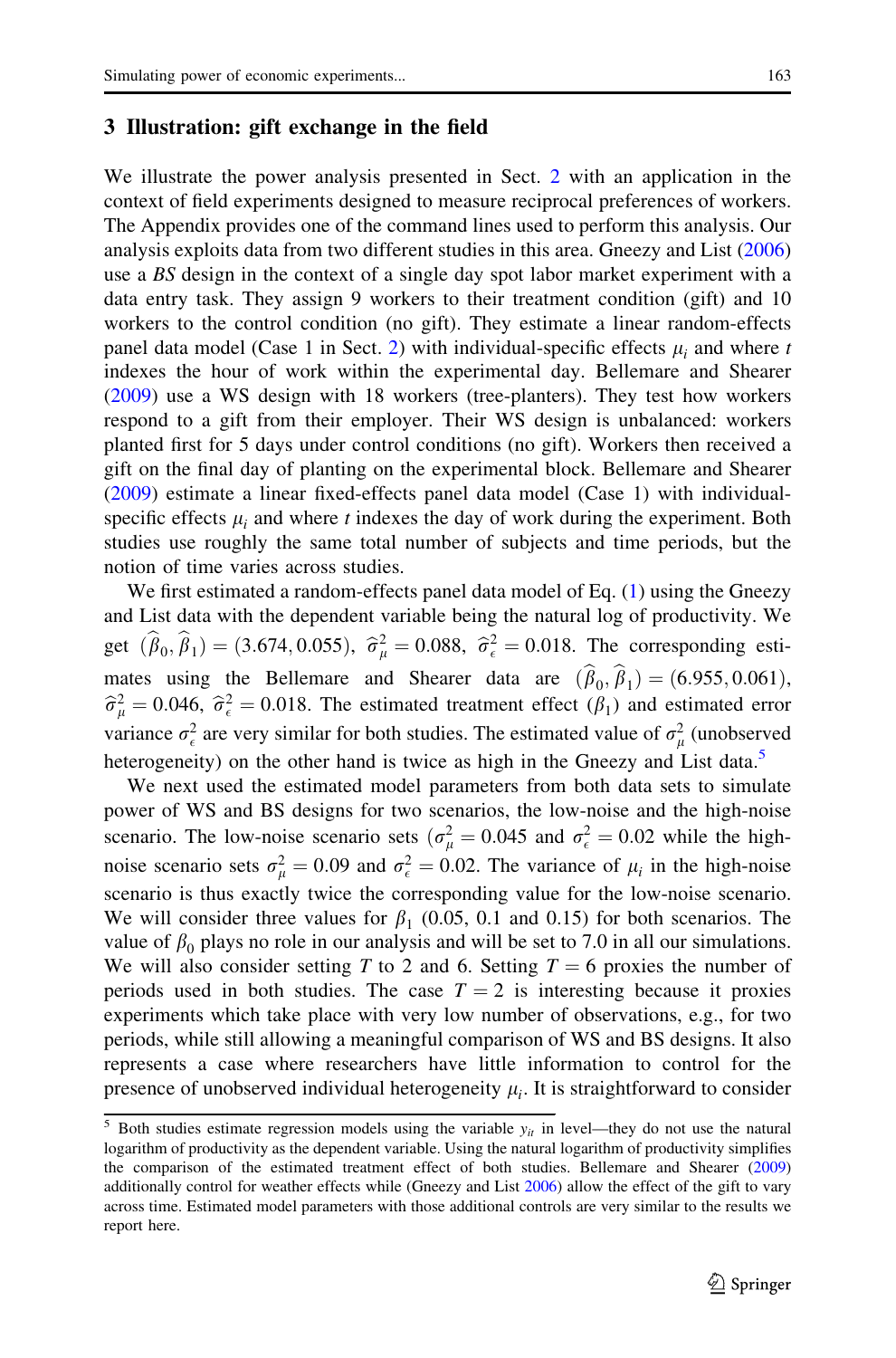other values of T. We perform a separate power analysis for each scenario for a double-sided test with a 5 % level of significance. We implement the BS design by assigning the same number of subjects to control and treatment conditions. We implement a balanced WS design by assigning subjects to the same number of periods under control and treatment conditions. We also simulated power for an ''unbalanced'' WS design assigning subjects to the treatment condition for only one out of six periods. Simulated power of the unbalanced WS design was not very different to the power of the balanced WS design. This is to be expected as the variance of the outcome variable is kept constant under control and trial conditions. We thus focus our analysis on the balanced WS design. Finally, we use the OLS estimator with standard errors clustered at the individual level. All our results are very similar when using the (asymptotically more efficient) GLS estimator.

Figure [1](#page-8-0) presents the simulated power curves for the low-noise scenario. Several regularities emerge. First, we find that power is systematically higher for the WS design for all 6 combinations of  $\beta_1$  and T values used. This result is expected given the WS design exploits within subject variation in decisions for a given individual (for a given level of  $\mu_i$ ). This advantage of the WS design over the BS design is well documented [see, e.g., Keren ([1993\)](#page-11-0)]. We also find that increasing the number of periods raises power of the WS design, but has relatively minor impact on power of the BS design. The quantitative differences in power between both designs are perhaps more surprising. A natural way to compare both designs is to compare the minimal number of subjects (MNS) required to reach a given level of power. Social scientists often argue that an experiment should aim to correctly detect a treatment effect 80  $%$  of the time (see Cohen [1988\)](#page-11-0) when using a double-sided test along with a 5 % significance level. Table [2](#page-8-0) presents the simulated MNS required to reach this power threshold derived from the curves in Fig. [1](#page-8-0). We find that the MNS exceeds 400 subjects for the BS design for both values of T when  $\beta_1 = 0.05$ . In comparison, the MNS of the WS design is 122 subjects when  $T = 2$ , and 42 subjects when  $T = 6$ . As expected, the required MNS decrease with  $\beta_1$ . The MNS of the BS design when  $\beta_1 = 0.1$  are 182 subjects and 162 subjects for 2 and 6 periods, respectively. The corresponding MNS of the WS design are 30 subjects and less than 20 subjects, thus 6–8 times less than the corresponding MNS of the BS design. Finally, MNS of the BS when  $\beta_1 = 0.15$  are 84 subjects and 74 subjects for 2 and 6 periods, respectively. Corresponding MNS of the WS design are both below 20 subjects, roughly 4 times less than the BS design.

Figure [2](#page-9-0) presents the simulated power curves for the high-noise scenario. Several interesting regularities emerge. First, power curves of the WS design in the highnoise scenario are very similar to those of the WS design in the low-noise scenario. Power of the BS design, on the other hand, is substantially worse under the highnoise scenario than under the low-noise scenario. These regularities are captured by the corresponding MNS of both designs (see Table [2](#page-8-0)). We find that the MNS of the WS in the high-noise scenario are very similar to the corresponding values in the low-noise scenario. The MNS of the BS design, on the other hand, are considerably higher. In particular, we find that the BS design requires between 286 and 302 subjects to detect a value of  $\beta_1 = 0.1$  with power of 80 %. This is roughly 120 subjects more (approx. 65 % more) than required in the low-noise scenario.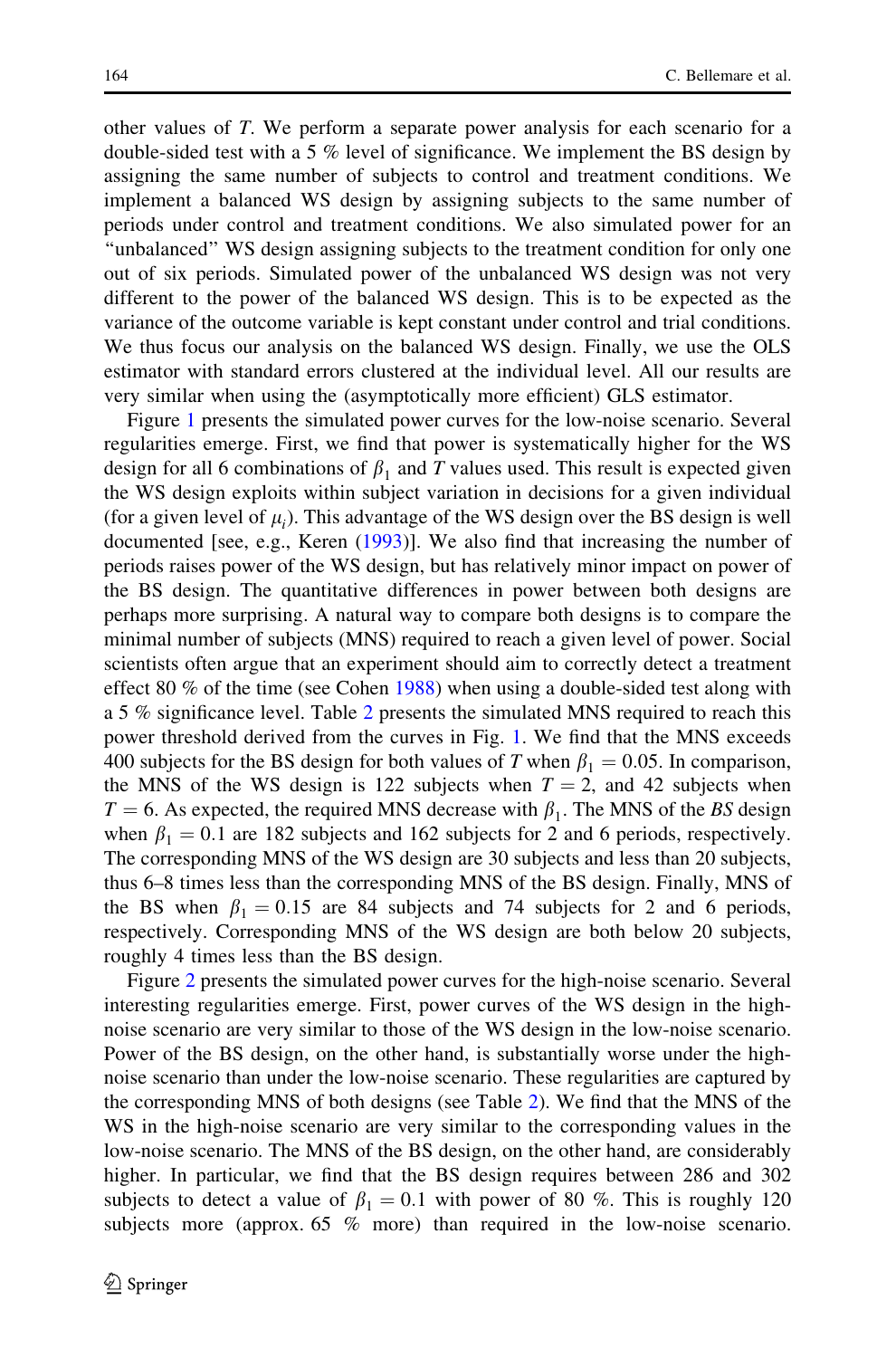<span id="page-8-0"></span>

Fig. 1 Simulated statistical power of BS and WS designs with  $T = 2$  and  $T = 6$  for the low-noise scenario. Simulations based on values  $\sigma_{\mu}^2 = 0.045$  and  $\sigma_{\epsilon}^2 = 0.02$ . Results for the BS design are computed by allocating the same number of subjects to control and treatment conditions for all periods. Results for the WS design are computed by assigning all subjects to the same number of control and treatment periods

|  | <b>Table 2</b> Minimal sample sizes (MNS) required to reach a power of 80 % for a double-sided test with 5 % |  |  |  |  |
|--|--------------------------------------------------------------------------------------------------------------|--|--|--|--|
|  | significance level (GLS estimator)                                                                           |  |  |  |  |

|       | Low-noise scenario      |                 |                  | High-noise scenario |                 |                  |  |
|-------|-------------------------|-----------------|------------------|---------------------|-----------------|------------------|--|
|       | $\beta_1 = 0.05$        | $\beta_1 = 0.1$ | $\beta_1 = 0.15$ | $\beta_1 = 0.05$    | $\beta_1 = 0.1$ | $\beta_1 = 0.15$ |  |
|       | Between-subjects design |                 |                  |                     |                 |                  |  |
| $T=2$ | >400                    | 182             | 84               | >400                | 302             | 140              |  |
| $T=6$ | >400                    | 162             | 74               | >400                | 286             | 130              |  |
|       | Within-subjects design  |                 |                  |                     |                 |                  |  |
| $T=2$ | 122                     | 30              | $<$ 20           | 122                 | 34              | $<$ 20           |  |
| $T=6$ | 42                      | $\leq 20$       | < 20             | 44                  | $20$            | $<$ 20           |  |
|       |                         |                 |                  |                     |                 |                  |  |

Simulations for the low-noise scenario based on values  $\sigma_{\mu}^2 = 0.045$  and  $\sigma_{\epsilon}^2 = 0.02$ . Simulations for the high-noise scenario based on values  $\sigma_{\mu}^2 = 0.09$  and  $\sigma_{\epsilon}^2 = 0.02$ . Results for the BS design are computed by allocating the same number of subjects to control and treatment conditions. Results for the WS design are computed by assigning subjects to the same number of control and treatment periods

MNS minimal number of subjects

Similarly, we find that MNS of the BS design lies between 130 and 140 subjects when  $\beta_1 = 0.15$ . This is roughly 60 subjects more (approx. 70 % more) than required in the low-noise scenario. These results suggest that researchers planning to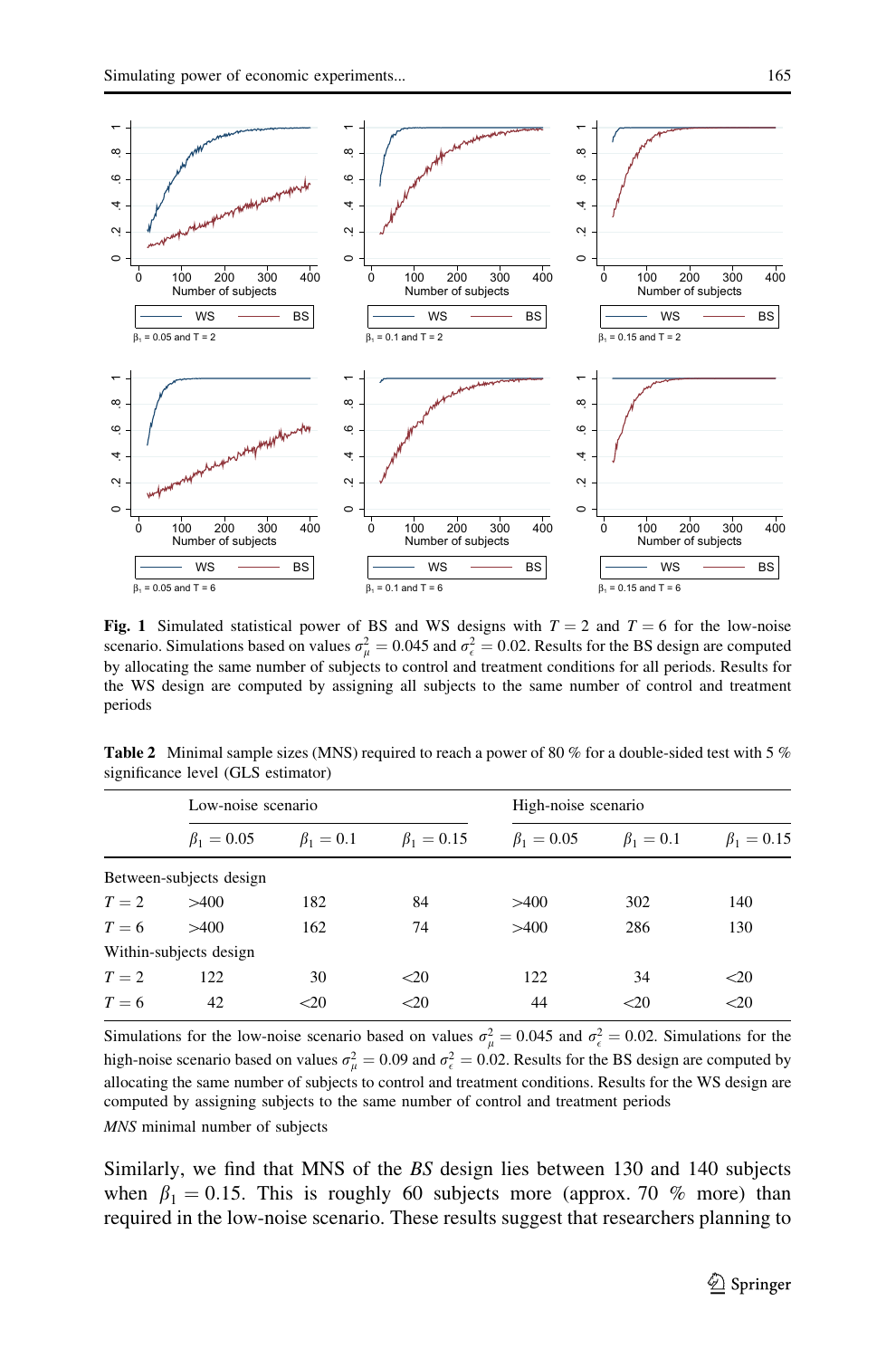<span id="page-9-0"></span>

Fig. 2 Simulated statistical power of BS and WS designs with  $T = 2$  and  $T = 6$  for the high-noise scenario. Simulations based on values  $\sigma_{\mu}^2 = 0.09$  and  $\sigma_{\epsilon}^2 = 0.02$ . Results for the BS design are computed by allocating the same number of subjects to control and treatment conditions for all periods. Results for the WS design are computed by assigning all subjects to the same number of control and treatment periods

conduct BS design experiments in this area should carefully consider the level of noise they expect to be present in the data. $<sup>6</sup>$ </sup>

In most power analyses, model parameters values are calibrated using data from either existing studies or pilot experiments conducted by the researchers themselves. These values represent estimates of the true but unobserved underlying population parameters and are thus subject to sampling variability. The importance of sampling variability is especially relevant when values are calibrated using small data sets. In these cases, researchers may consider repeating their power analysis for a selected range of values for each model parameter. One straightforward approach would be to draw parameter values from the sampling distribution of the model parameters and evaluate power for each draw, thus approximating the sampling distribution of the predicted power.

<sup>6</sup> We repeated the power analysis using nonparametric rank-based tests (Wilcoxon rank-sum tests and Wilcoxon signed-rank tests). Results are very similar and available upon request.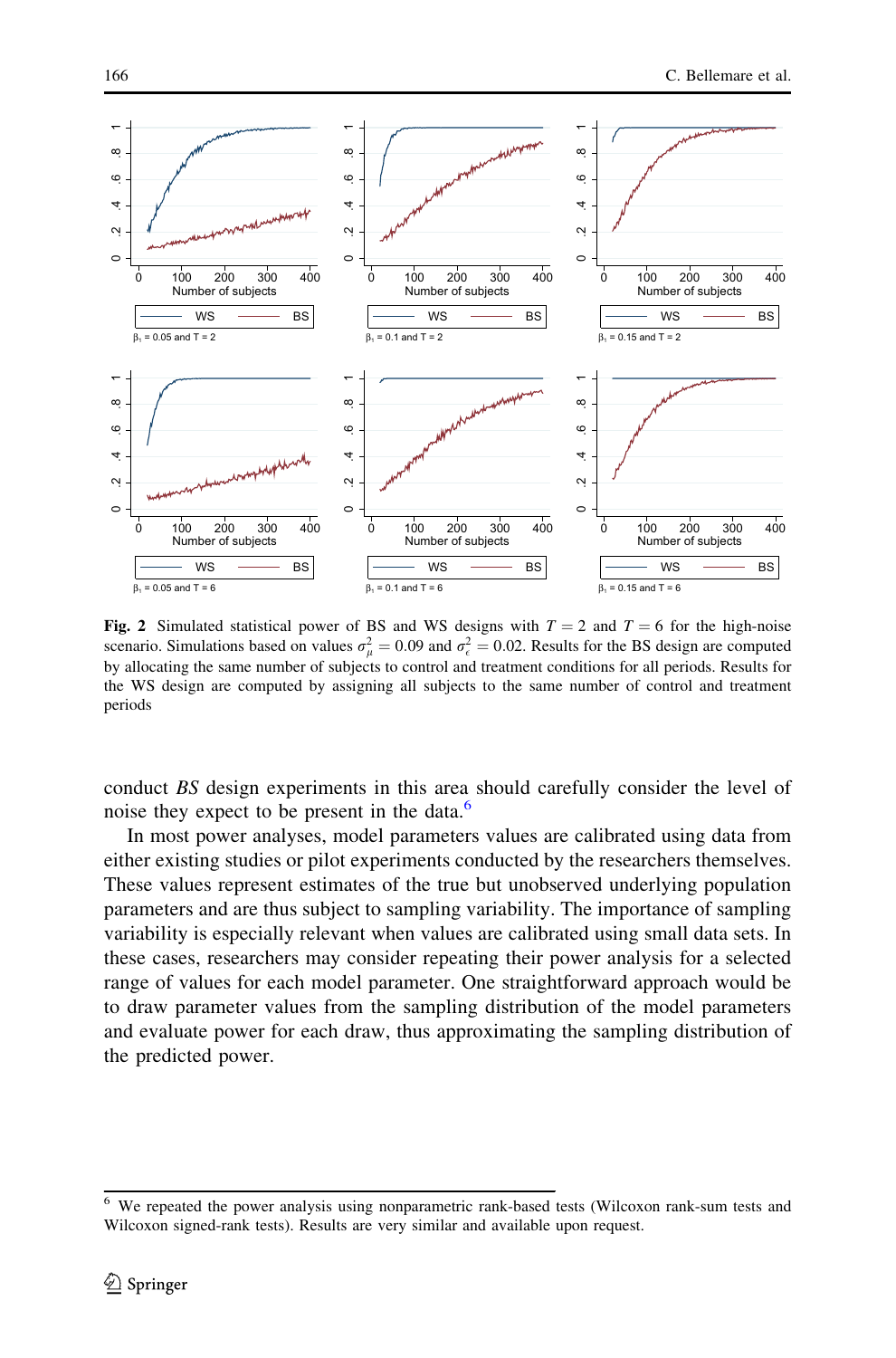### <span id="page-10-0"></span>4 Conclusion

This paper highlighted the usefulness of simulation methods for power analysis of economic experiments and provides the powerBBK package to perform such analyses, taking into account several common design features and the possibility to optimize experimental designs under budget constraints.

## Appendix

Consider the following STATA command used to generate the top left panel of Fig. [1](#page-8-0).

```
powerBBK pwrexample, budget(40(4)800) t(2) design(both)
beta(6.3 0.05) muvar(0.045) epsvar(0.02) command(regress) panel
```
The mandatory argument pwrexample is a prefix for the names of variables (to be generated) containing the results of the simulations and can be directly used to reproduce the panel in Fig. [1.](#page-8-0) We simulate the statistical power for a two-period experiment (set using  $t(2)$ ) and participants ranging from 20 to 400. This simulation assumes that each period under either treatment or control condition costs 1 unit of currency per participant. We need to consider budgets ranging from 40 to 800 units (the first and last numbers inside the budget command). Samples sizes are incremented by steps of two participants, or 4 budgetary units indicated using (4) in the budget command (the cost of two additional participants over two periods). It is possible to run the simulation for a single budget value, say 800 units, by specifying budget(800). Per period treatment or control condition-specific costs of (say) 2 units can be specified by adding costtreatment(2) and/or costcontrol(2). By default, the package allocates an equal share of participants to control and treatment conditions. Users can alternatively evaluate power for different allocations. Adding the option allocation(0.33 0.5 0.66) will for example produce separate power calculations when 1/3, half, and 2/3 of participants are, respectively, allocated to control conditions.

Simulations are performed using both WS and BS designs by setting design(both). Setting instead design(within) or design(between) implements only the WS or BS design. The constant and slope parameters are set using beta(6.3 0.05), which implies  $\beta_0 = 6.3$  and  $\beta_1 = 0.05$  through the simulations outlined in Sect. [2](#page-3-0). The option muvar (0.045) sets  $\sigma_{\mu}^2 = 0.045$  while epsvar (0.02) sets  $\sigma_{\epsilon}^2 = 0.02$ . These variance parameter values were previously estimated using the Bellemare and Shearer (2009) data (see Sect. [3](#page-6-0)). GLS linear panel regression is used by setting command(regress) panel. Alternatively, nonparametric tests can be used by setting command(rank) panel. Tobit and Probit (panel) regressions can be specified using command(tobit) or command(probit), where  $\epsilon$ psvar(1) ( $\sigma_{\epsilon}^2 = 1$ ) is the default normalization for